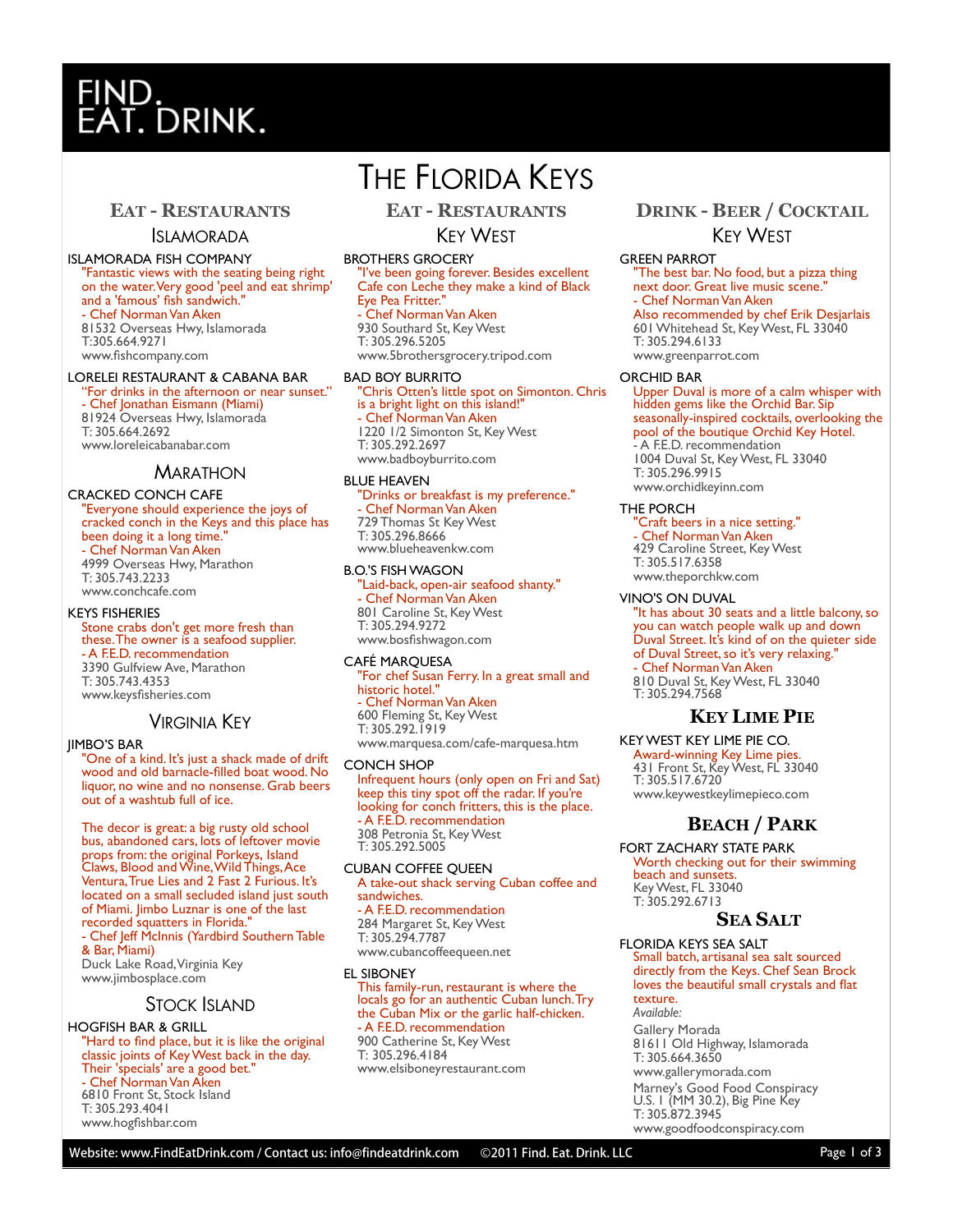# FINI ID.<br>T. DRINK<mark>.</mark>

# **MAPS**



# ISLAMORADA

R01. ISLAMORADA FISH COMPANY R02. LORELEI RESTAURANT & CABANA BAR

P01. GALLERY MORADA



R01. CRACKED CONCH CAFE R02. KEY'S FISHERIES

BIG PINE KEY P01. GOOD FOOD CONSPIRACY

STOCK ISLAND R03. HOGFISH BAR & GRILL



©2011 G

©2011 Go